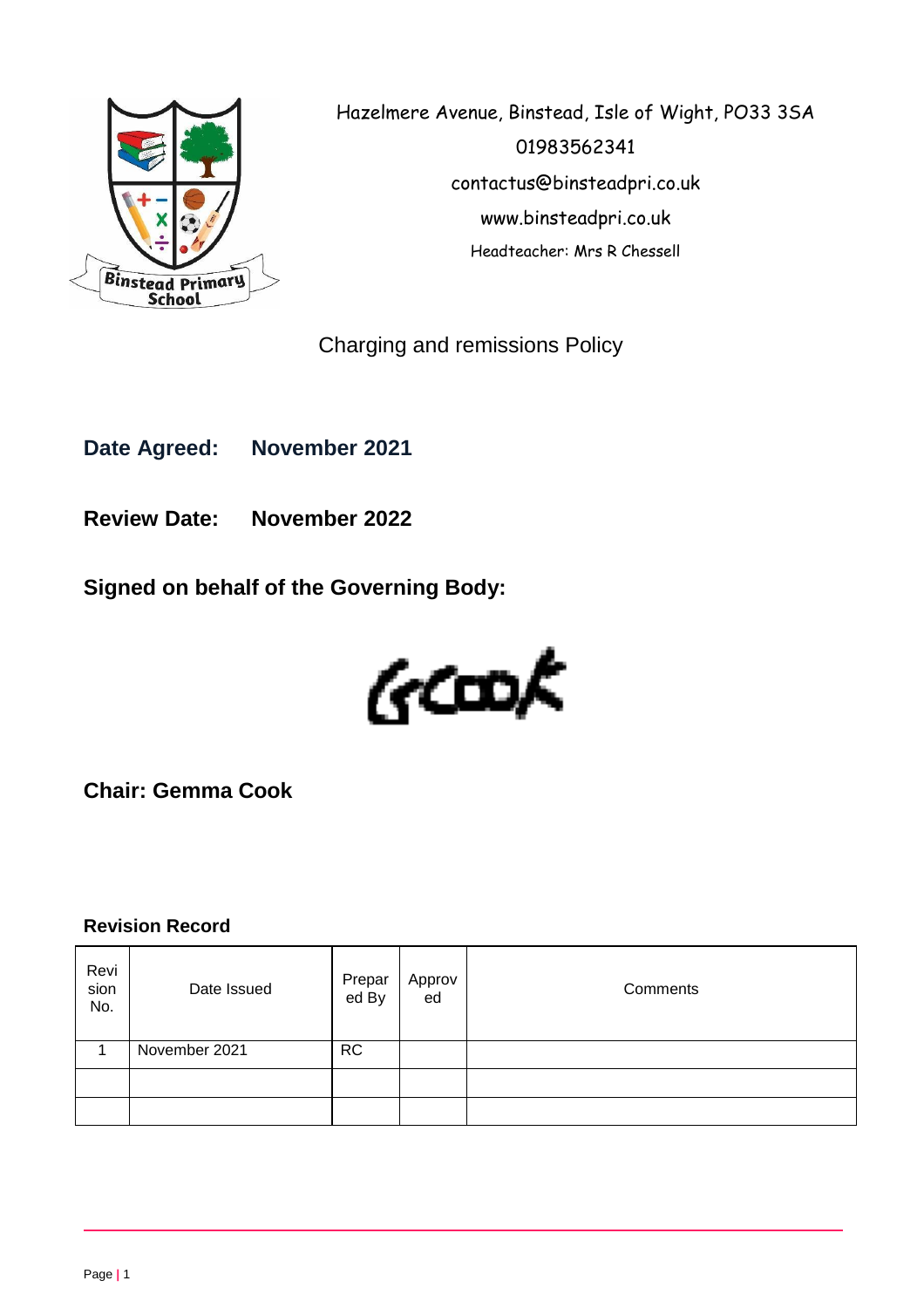# **Contents**

# <span id="page-1-0"></span>**8. Aims**

Our school aims to:

- Have robust, clear processes in place for charging and remissions
- Clearly set out the types of activity that can be charged for and when charges will be made

# <span id="page-1-1"></span>**2. Legislation and guidance**

This policy is based on advice from the Department for Education (DfE) on [charging for school activities](https://www.gov.uk/government/publications/charging-for-school-activities) and [the Education Act 1996,](http://www.legislation.gov.uk/ukpga/1996/56/part/VI/chapter/III) sections 449-462 of which set out the law on charging for school activities in England.

## <span id="page-1-2"></span>**3. Definitions**

- **Charge**: a fee payable for specifically defined activities
- **Remission**: the cancellation of a charge which would normally be payable

# <span id="page-1-3"></span>**4. Roles and responsibilities**

### **4.1 The governing board**

The governing board has overall responsibility for approving the charging and remissions policy, but can delegate this to a committee, an individual governor or the headteacher.

The governing board also has overall responsibility for monitoring the implementation of this policy.

Monitoring the implementation of this policy has been delegated to the Finance Committee.

### **4.2 Headteachers**

The headteacher is responsible for ensuring staff are familiar with the charging and remissions policy, and that it is being applied consistently.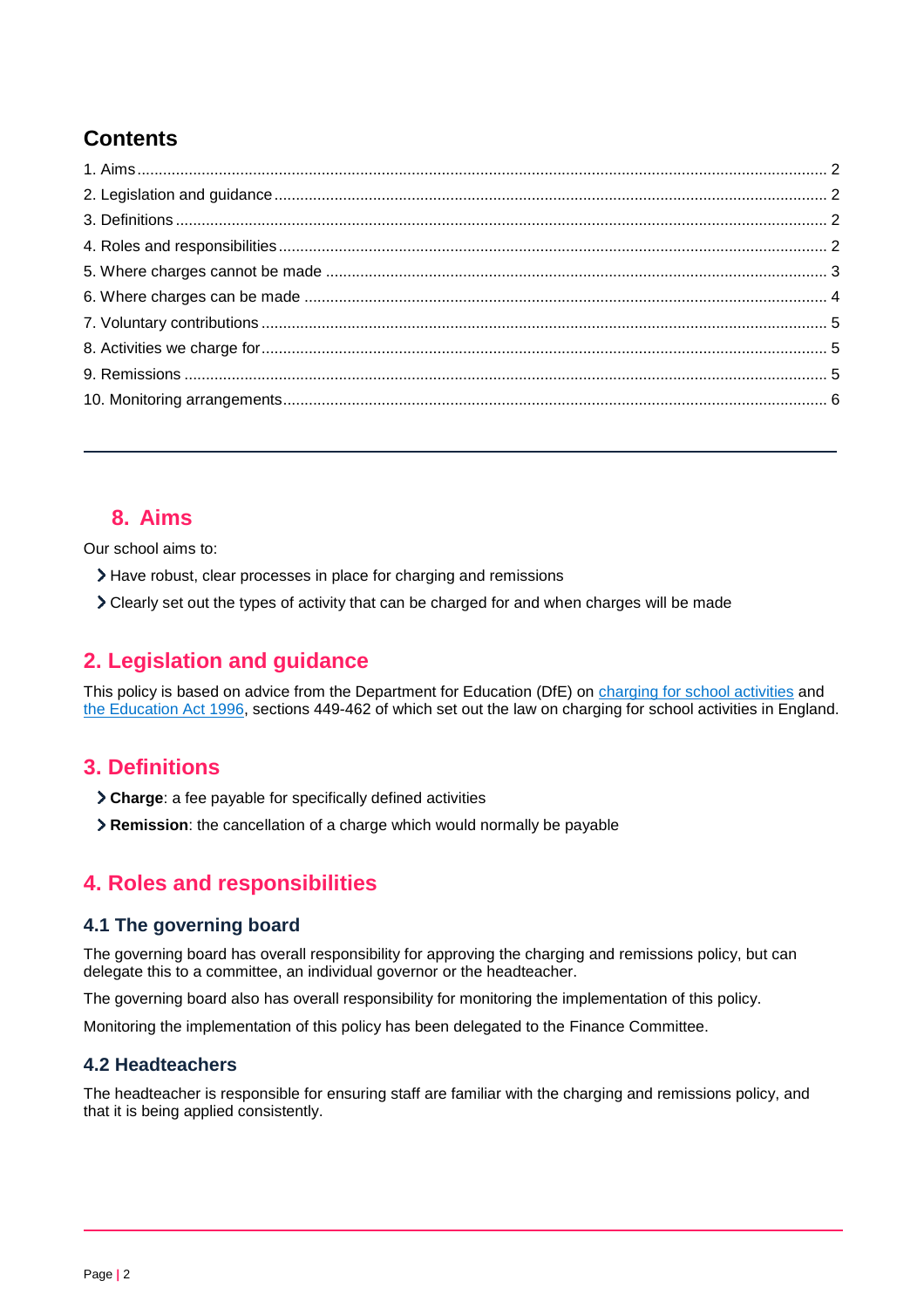### **4.3 Staff**

Staff are responsible for:

- Implementing the charging and remissions policy consistently
- Notifying the headteacher of any specific circumstances which they are unsure about or where they are not certain if the policy applies

The school will provide staff with appropriate training in relation to this policy and its implementation.

#### **4.4 Parents**

Parents are expected to notify staff or the headteacher of any concerns or queries regarding the charging and remissions policy.

## <span id="page-2-0"></span>**5. Where charges cannot be made**

Below we set out what we **cannot** charge for:

### **5.1 Education**

- > Admission applications
- Education provided during school hours (including the supply of any materials, books, instruments or other equipment)
- Education provided outside school hours if it is part of:
	- The national curriculum
	- A syllabus for a prescribed public examination that the pupil is being prepared for at the school
	- Religious education
- Instrumental or vocal tuition, for pupils learning individually or in groups, unless the tuition is provided at the request of the pupil's parent
- Entry for a prescribed public examination if the pupil has been prepared for it at the school
- $\sum$  Examination re-sit(s) if the pupil is being prepared for the re-sit(s) at the school

### **5.2 Transport**

- Transporting registered pupils to or from the school premises, where the local authority has a statutory obligation to provide transport
- > Transporting registered pupils to other premises where the governing board or local authority has arranged for pupils to be educated
- Transport that enables a pupil to meet an examination requirement when he or she has been prepared for that examination at the school
- > Transport provided in connection with an educational visit

#### **5.3 Residential visits**

- Education provided on any visit that takes place during school hours
- Education provided on any visit that takes place outside school hours if it is part of:
	- The national curriculum
	- A syllabus for a prescribed public examination that the pupil is being prepared for at the school
	- Religious education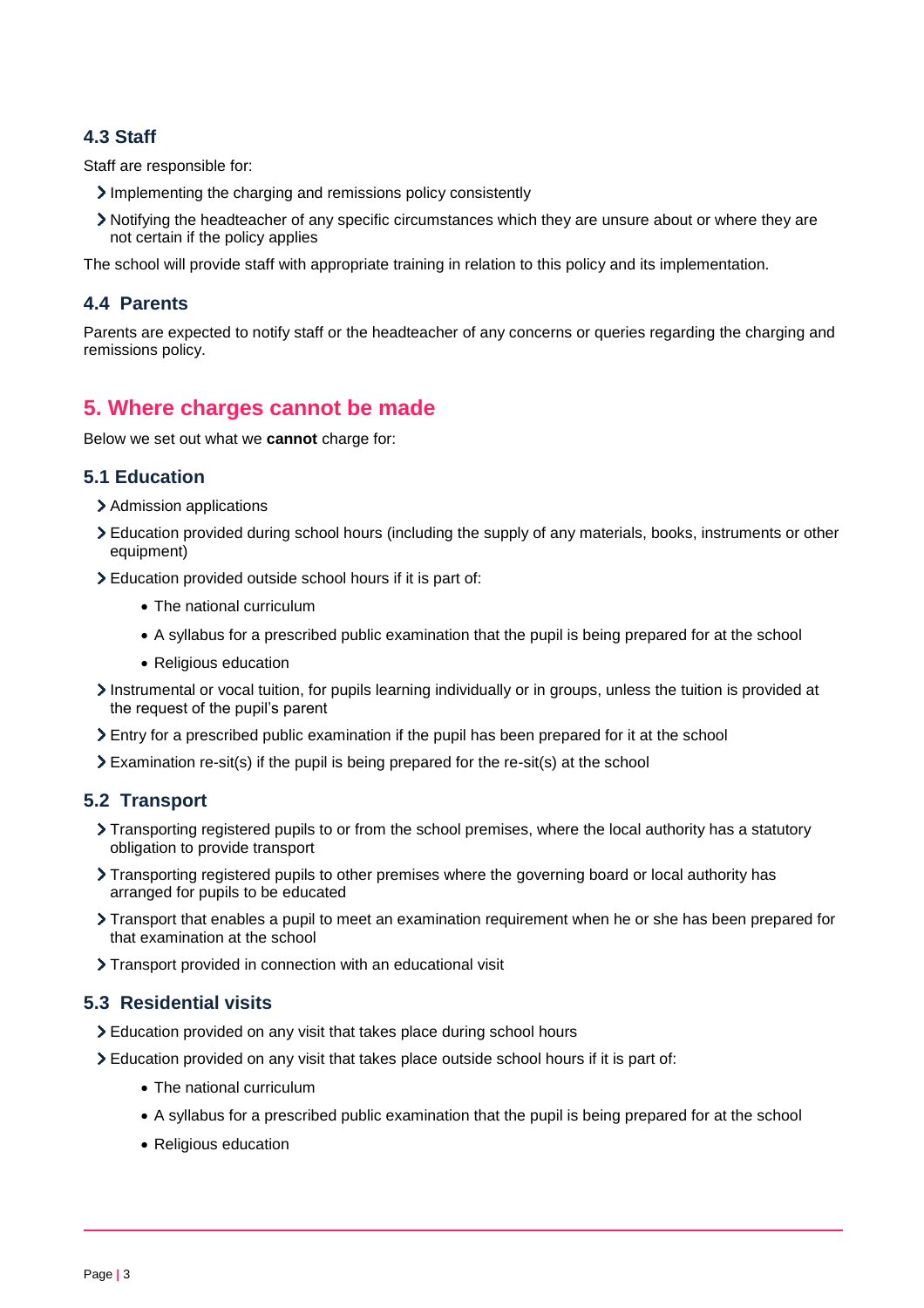• Supply teachers to cover for those teachers who are absent from school accompanying pupils on a residential visit

### <span id="page-3-0"></span>**6. Where charges can be made**

Below we set out what we **can** charge for:

#### **6.1 Education**

- Any materials, books, instruments or equipment, where the child's parent wishes him or her to own them
- Optional extras (see below)
- Music and vocal tuition, in limited circumstances
- Certain early years provision
- Community facilities

#### **6.2 Optional extras**

We are able to charge for activities known as 'optional extras'. In these cases, schools can charge for providing materials, books, instruments or equipment. The following are optional extras:

Education provided outside of school time that is not part of:

- The national curriculum
- A syllabus for a prescribed public examination that the pupil is being prepared for at the school
- Religious education
- Examination entry fee(s) if the registered pupil has not been prepared for the examination(s) at the school
- Transport (other than transport that is required to take the pupil to school or to other premises where the local authority or governing board has arranged for the pupil to be provided with education)
- Board and lodging for a pupil on a residential visit
- Extended day services offered to pupils (such as breakfast clubs, after-school clubs, tea and supervised homework sessions)

When calculating the cost of optional extras, an amount may be included in relation to:

- Any materials, books, instruments or equipment provided in connection with the optional extra
- > The cost of buildings and accommodation
- > Non-teaching staff
- Teaching staff engaged under contracts for services purely to provide an optional extra (including supply teachers engaged specifically to provide the optional extra)
- The cost, or an appropriate proportion of the costs, for teaching staff employed to provide tuition in playing a musical instrument, or vocal tuition, where the tuition is an optional extra

Any charge made in respect of individual pupils will not be greater than the actual cost of providing the optional extra activity, divided equally by the number of pupils participating.

Any charge will not include an element of subsidy for any other pupils who wish to take part in the activity but whose parents are unwilling or unable to pay the full charge.

In cases where a small proportion of the activity takes place during school hours, the charge cannot include the cost of alternative provision for those pupils who do not wish to participate.

Parental agreement is necessary for the provision of an optional extra which is to be charged for.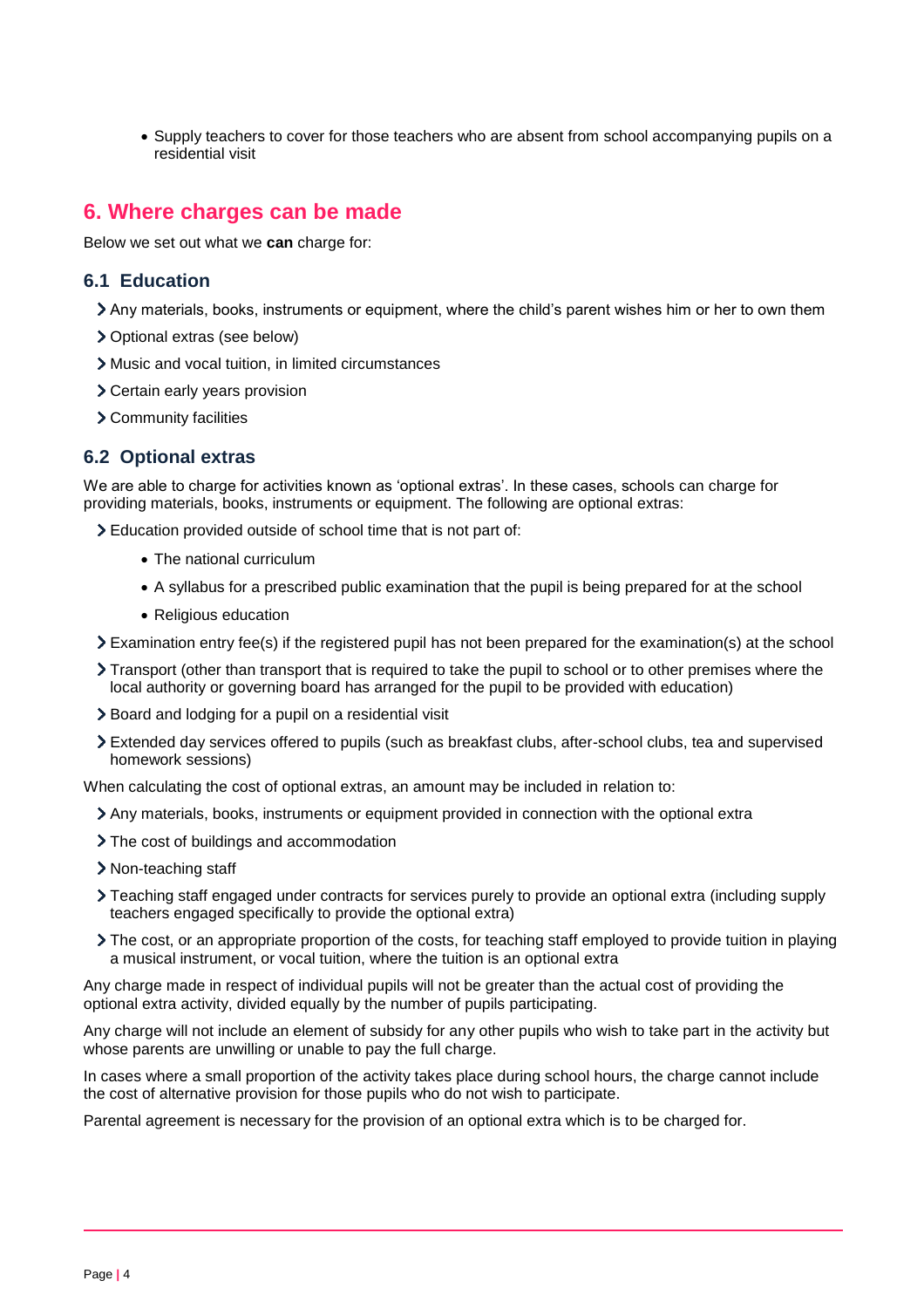#### **6.3 Music tuition**

Schools can charge for vocal or instrumental tuition provided either individually or to groups of pupils, provided that the tuition is provided at the request of the pupil's parent.

Charges may not exceed the cost of the provision, including the cost of the staff giving the tuition.

Charges cannot be made:

- If the teaching is an essential part of the national curriculum
- If the teaching is provided under the first access to the Key Stage 2 instrumental and vocal tuition programme
- For a pupil who is looked after by a local authority

#### **6.4 Residential visits**

We can charge for board and lodging on residential visits, but the charge must not exceed the actual cost.

# <span id="page-4-0"></span>**7. Voluntary contributions**

As an exception to the requirements set out in section 5 of this policy, the school is able to ask for voluntary contributions from parents to fund activities during school hours which would not otherwise be possible.

Some activities for which the school may ask parents for voluntary contributions include:

School trips, additional experiences brought into the classroom (ie workshops), Theatre visits into school, transport to sporting events (eg swimming)

**There is no obligation for parents to make any contribution, and no child will be excluded from an activity if their parents are unwilling or unable to pay**.

**If the school is unable to raise enough funds for an activity or visit then it will be cancelled.**

## <span id="page-4-1"></span>**8. Activities we charge for**

The school will charge for the following activities:

Early Birds (before school club), After school clubs, Residential Trips. We will ask for a voluntary donation towards the cost of school trips.

For regular activities, the charges for each activity will be determined by the governing board and reviewed in February each year. Parents will be informed of the charges for the coming year in April each year.

## <span id="page-4-2"></span>**9. Remissions**

In some circumstances the school may not charge for items or activities set out in sections 6 and 8 of this policy. This will be at the discretion of the governing board and will depend on the activity in question.

#### **9.1 Remissions for residential visits**

Parents who can prove they are in receipt of any of the following benefits will be exempt from paying the cost of board and lodging for residential visits:

> Income Support

- > Income-based Jobseeker's Allowance
- Income-related Employment and Support Allowance
- Support under part VI of the Immigration and Asylum Act 1999